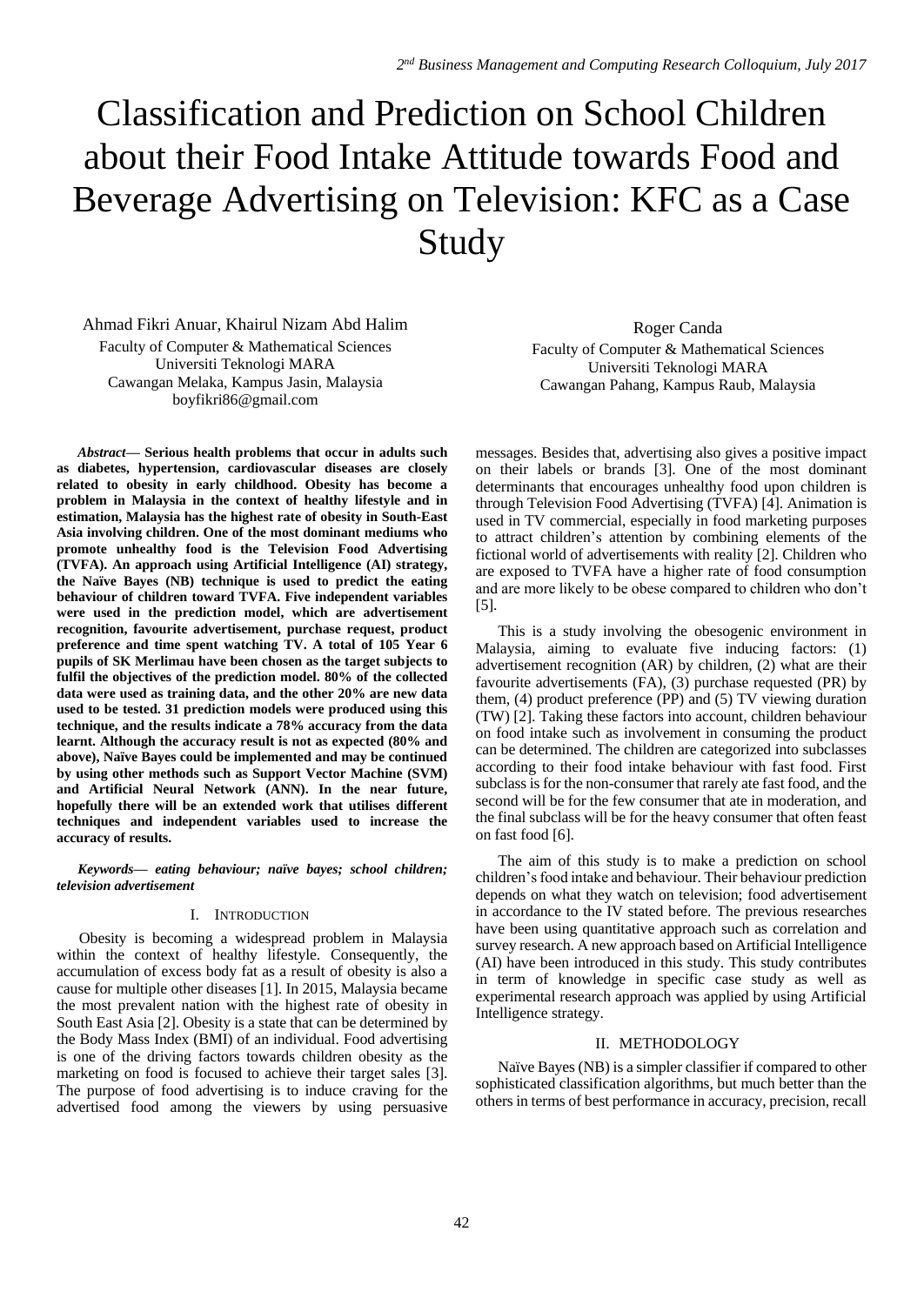and F-measure [7]. Naïve Bayes algorithm will be used as a method of prediction for this case study.

## *A. Dataset (Data collection)*

The subjects chosen to fulfill the objectives of this study are 12 year-old students from SK Merlimau. 105 of the students' information were collected through the questionnaire given. Questionnaire is used to collect information regarding the food intake by the target subjects. The accuracy of the collected data is tested by using NB method.

## *B. Naïve Bayes classifier*

The Naïve Bayes method uses knowledge of probability and statistics based on the application of Bayes' theorem, which can predict the class membership probabilities. Abstractly, Naïve Bayes is a conditional probability model given the problem needs to be instantly classified. The conditional probability is described as:

$$
p(C_k|x) = \frac{p(C_k)p(x|C_k)}{p(x)}
$$
 (1)

In plain English, using Bayesian probability terminology, the above equation can be written as

$$
posterior = \frac{(prior)(likelihood)}{evidence}
$$
 (2)

Figure 1 below shows the key data structure of Naïve Bayes. It shows how the independent and dependent variables are constructed and joint together. In each category, there are associated independent variable with values attached to it which particularize the number of joints that category has with each categories of the dependent variable.



Fig. 1. Figure 1 Key Data Structure of Naïve Bayer for 5 Independent variables and 1 Dependent Variable.

Based on the combination of the IV as shows in Figure 1, a total of 31 prediction models were constructed for this particular case study. In each of the jointCount array, there are associated independent variables attached to it. For each of the variable, there are values attached. For example, the advertisement

recognition variable has 'seen a lot', 'average', and 'none' values attached to it that shows the level of the variable. The jointCount array is used to store dependencies of IV and DV. Next, the dependentCount array is used to get the probability of the DV. The stringToInt array is used to assign value for each of the IV stated.

#### *C. Statistical analysis*

The performance of each model was evaluated by calculating the accuracy of the training data and the accuracy for new data testing. 105 data were collected. These data were collected from the same target subject. The data then will be used for the testing.

Percentage accuracy for training data was calculated from 85 data, which constitute around 80% of the overall data collected from the sampling. The 85 data were picked randomly to be utilized as training data so that the training of the model can be diversified and not just centered on an isolated arrangement of the sampling.

Meanwhile, percentage accuracy for new data was calculated from 20 data, which constitute around 20% from the overall data. These data are being tested to ensure the strength and accuracy of all models.

## III. RESULT AND DISCUSSION

The 31 prediction models were established as sets of combination of five independent variables which include advertisement recognition (AR), favorite advertisement (FA), purchase request (PR), product preference (PP), and TV viewing duration (TW). All of these models are designed to predict eating behavior level that act as the dependent variable which consists of these categories; 'eat a lot of the product' (A lot), 'eat in a considerable amount' (Average) , and 'didn't eat that much' (Few).

## *A. Result*

Table 1 below shows the test cases of the prediction model and also its accuracy for training data and new data.

Table 1 Percentage of accuracy testing for 80% (Training data) and 20% (New data).

|                |    |    | <b>Independent Variables</b> | Accuracy $(\% )$ |    |                  |       |
|----------------|----|----|------------------------------|------------------|----|------------------|-------|
| Case           | AR | FA | PR                           | $_{PP}$          | TW | 80%              | 20%   |
|                |    |    |                              |                  |    | <i>(training</i> | (New) |
|                |    |    |                              |                  |    | Data)            | Data) |
| $\mathbf{1}$   |    |    |                              |                  |    | 67.86            | 61.90 |
| $\overline{c}$ |    |    |                              |                  |    | 66.67            | 61.90 |
| 3              |    |    |                              |                  |    | 73.91            | 61.90 |
| $\overline{4}$ |    |    |                              |                  |    | 67.86            | 61.90 |
| 5              |    |    |                              |                  |    | 69.04            | 52.38 |
| 6              |    |    |                              |                  |    | 67.86            | 61.90 |
| $\overline{7}$ |    |    |                              |                  |    | 75.00            | 61.90 |
| 8              |    |    |                              |                  |    | 70.24            | 61.90 |
| 9              |    |    |                              |                  |    | 70.24            | 52.38 |
| 10             |    |    |                              |                  |    | 73.81            | 61.90 |
| 11             |    |    |                              |                  |    | 69.04            | 61.90 |
| 12             |    |    |                              |                  |    | 66.67            | 57.14 |
| 13             |    |    |                              |                  |    | 75.00            | 61.90 |
| 14             |    |    |                              |                  |    | 73.81            | 61.90 |
| 15             |    |    |                              |                  |    | 72.62            | 57.14 |
| 16             |    |    |                              |                  |    | 75.00            | 61.90 |
| 17             |    |    |                              |                  |    | 70.24            | 61.90 |
| 18             |    |    |                              |                  |    | 67.86            | 57.14 |